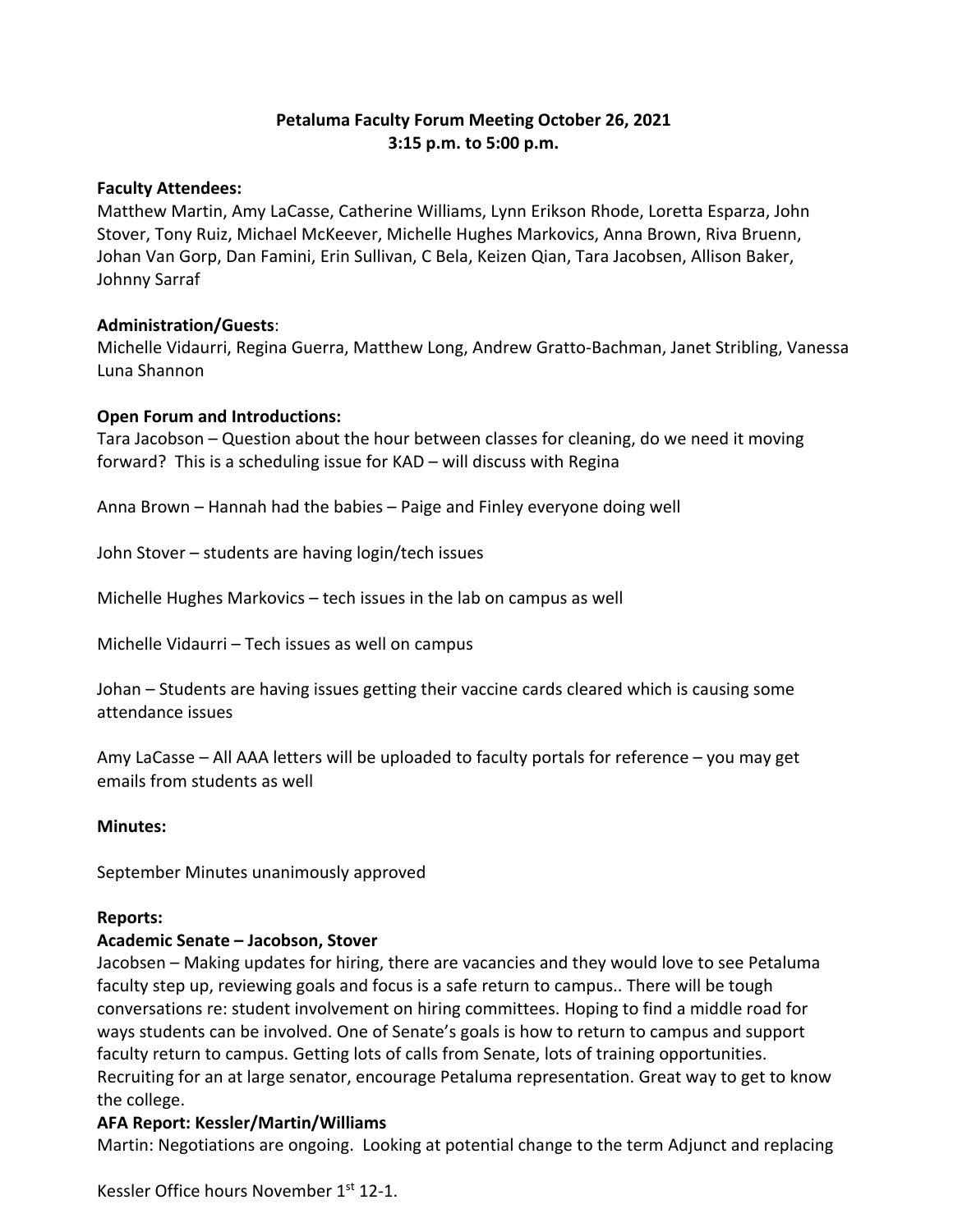### **Management Team Update: Guerra & Long**

Guerra: Faculty Staffing Requests – Vet Tech, Fashion Studies, ESL, support for Faculty – Construction Management. Spring Schedule – In-Person will have more variety than this semester.

Monday – 27 Classes 9am – 10pm Tuesday  $-38 - 7:30$ am  $-10$ pm Wednesday – 34 Classes – 9am – 10pm Tutorial 11am-2:30pm Film Thursday  $-34 - 7:30$ am  $-10$ pm Friday  $-2 - 9$ am -noon and  $3:00 - 7:00$ pm

Tutorial Center and Writing Center will be in the Reading Room when they are on campus. Computers will be available for students to access Pisces when on campus.

Student Retention – Spring 2021 – Census to End of Semester – 13% drop, Fall 2021 – Census to 10/23/21 – 8% drop in enrollment

Long: Covid Protocols – some students had trouble this week with getting vaccine cards and testing in because students waited until this weekend to upload their cards, staff must now make sure that the cards were valid and review them compared to the state registry. Staff is working with staff to support them in the process and assist them in anyway possible. Laptops, hot spots and calculators are still being issued from the library if any students still need items. https://libguides.santarosa.edu/RemoteAccess

Vanessa Luna Shannon is working with local districts to assist with enrollment meeting with school districts and Superintendents.

Still focusing on fundraising! Construction Center fundraising has raised over \$400K – January 2024 opening goal with programs ready to go.

Enrollment continues to be a concern, we have a task force that will be creating more opportunities for students to enroll in College.

WIFI is an issue and districtwide we are working to install new portals in January. Will send out info on WIFI calling for those on the Petaluma campus.

#### **Chair Report: Martin**

Hannah and Libby have both had their babies – Paige and Finley (Hannah) and Thatcher (Libby)

New Faculty Outreach – welcome new faculty as much as possible there will be time at the end of the meeting.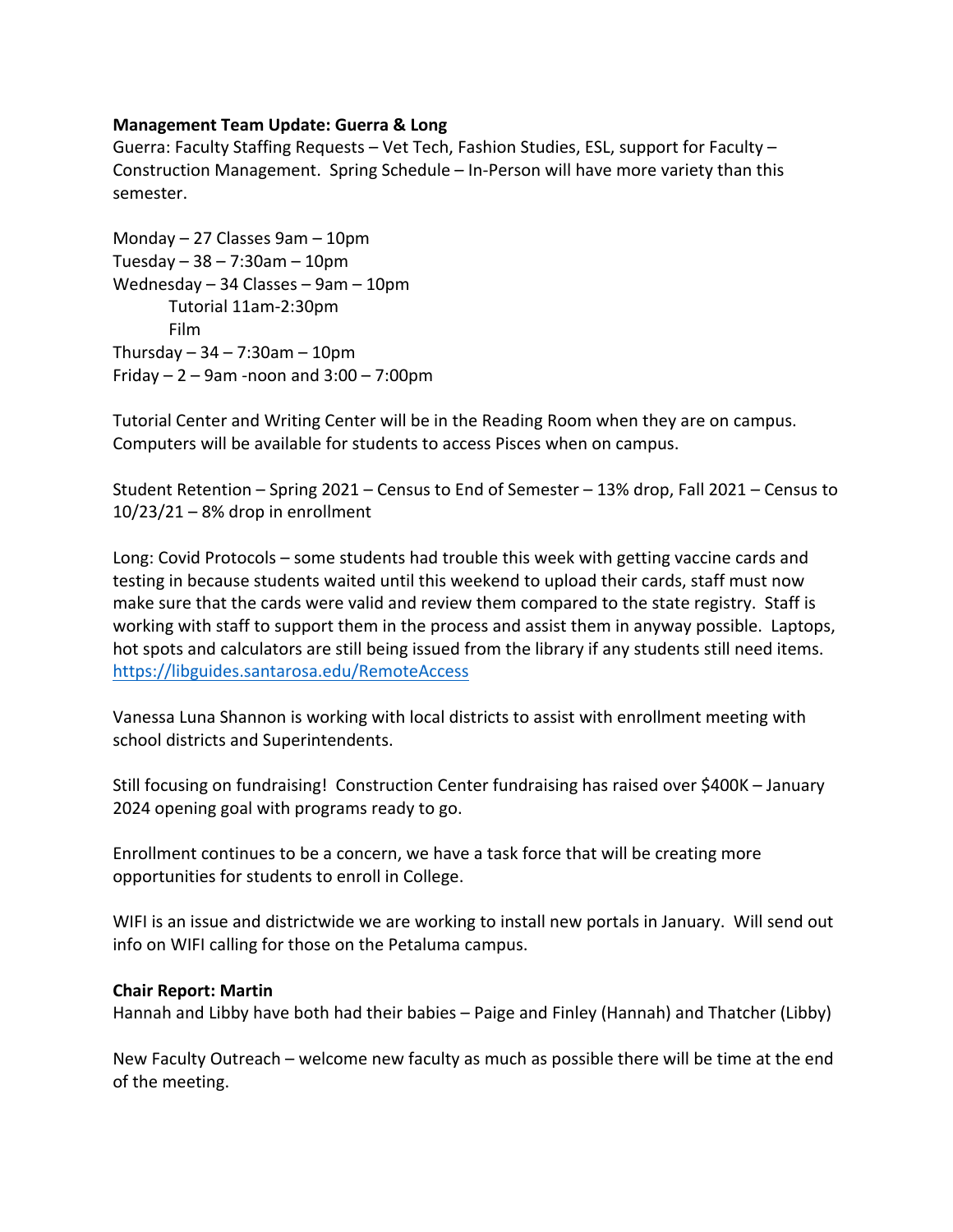Student Support Services will be a standing report moving forward.

# **Student Support Services**

Andrew – Workshops beginning for students Spring Back Into Action Workshops RSVP: https://welcome.santarosa.edu/springbackintoaction Wednesday, 10/27 – 12:30pm-2:00pm Thursday, 10/28 – 3:30pm-5:00pm Monday, 11/1 – 3:30pm-5:00pm Tuesday, 11/2 – 12:30pm-2:00pm **Vidaurri** Indoor study space is open M-Th 9:00am – 4:00pm Vaccine Rollout has been pretty busy and will transfer back to safety monitors next week

# **Action Item: None Discussion Items:**

Dr. Catherine Williams – Campus Wellness **Podcast – https://www.npr.org/podcasts/1047076622/chronic-catastrophe Students are thinking differently about October** 

## **Wellness Conversation:**

# **Where are you finding your wellness? What are some stressors? Weaknesses?**

- Exercise
- Sleep
- Being aware of overload

## **Faculty Shared their coping mechanisms and how they work with students.**

Patience, rest, forgiveness, accepting flops, and finding humor.

## **Cheating, Plagiarism, Conversation:**

MHM: There has been an increase in the amount of cheating happening in the online/hybrid experience.

Some strategies to prevent cheating:

-

-Limit the amount of time you keep the exam available on Canvas

-Set the parameters to only show one question at a time (students can't go back)

-As the first question/in exam parameters, have an acknowledgement saying using any

prohibited materials is prohibited—a way to remind them of the policy.

- Quiz log on Canvas—allows you to go back and review student activity